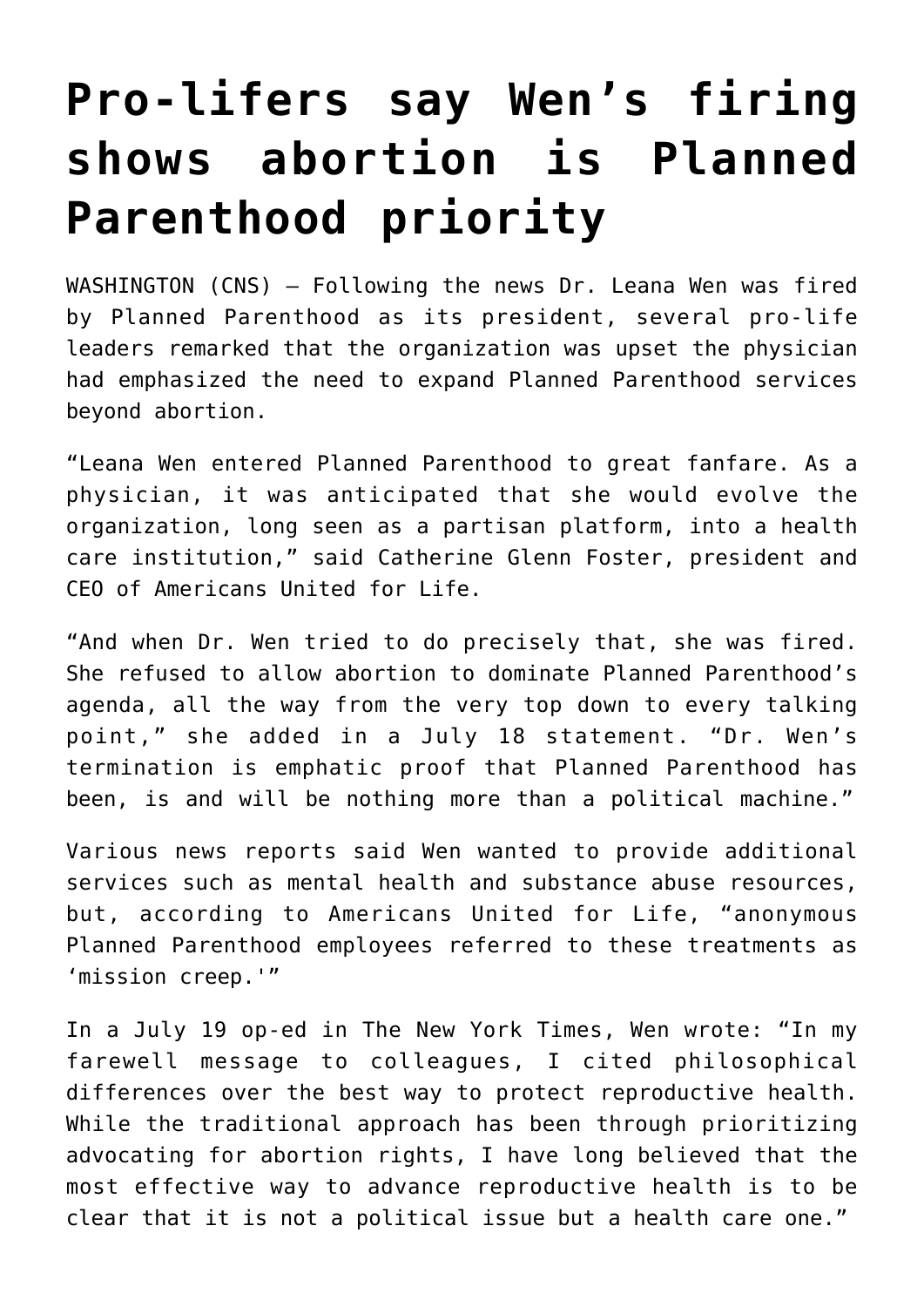She added, "I believed we could expand support for Planned Parenthood — and ultimately for abortion access — by finding common ground with the large majority of Americans who can unite behind the goal of improving the health and well-being of women and children."

Planned Parenthood announced Alexis McGill Johnson, co-founder of the anti-bias research group Perception Institute and Planned Parenthood board member, will temporarily replace Wen until a new president is hired.

American Life League's president, Judie Brown, said Wen "was trumpeted as the first doctor to lead Planned Parenthood since Dr. Alan Guttmacher in the 1970s."

"Wen came into Planned Parenthood looking to move Planned Parenthood out of the political arena and into actual health care. She lasted only eight months," Brown said.

Wen "discovered" that Planned Parenthood, she said, "is not now, nor has it ever been, a health care organization. (It) is an organization established to promote the humanist religion, to lead our young people to hell, and to make a lot of money along the way so it can buy influence with politicians and media."

Other reaction included a July 16 tweet from Abby Johnson, the former Planned Parenthood clinic director who became a prolife activist. She is the author of "Unplanned," a book about her change of heart on the abortion issue that has been made into a major motion picture.

"Our job is to reach out to Dr. Leana Wen in love," Johnson tweeted. "Snarky memes & words will not bring about conversion. Let us also remember that she is a woman grieving the loss of a miscarried child. Let us treat her with care, not callousness. Let's be the people we say we are."

Wen, who was Baltimore's heath commissioner before being hired